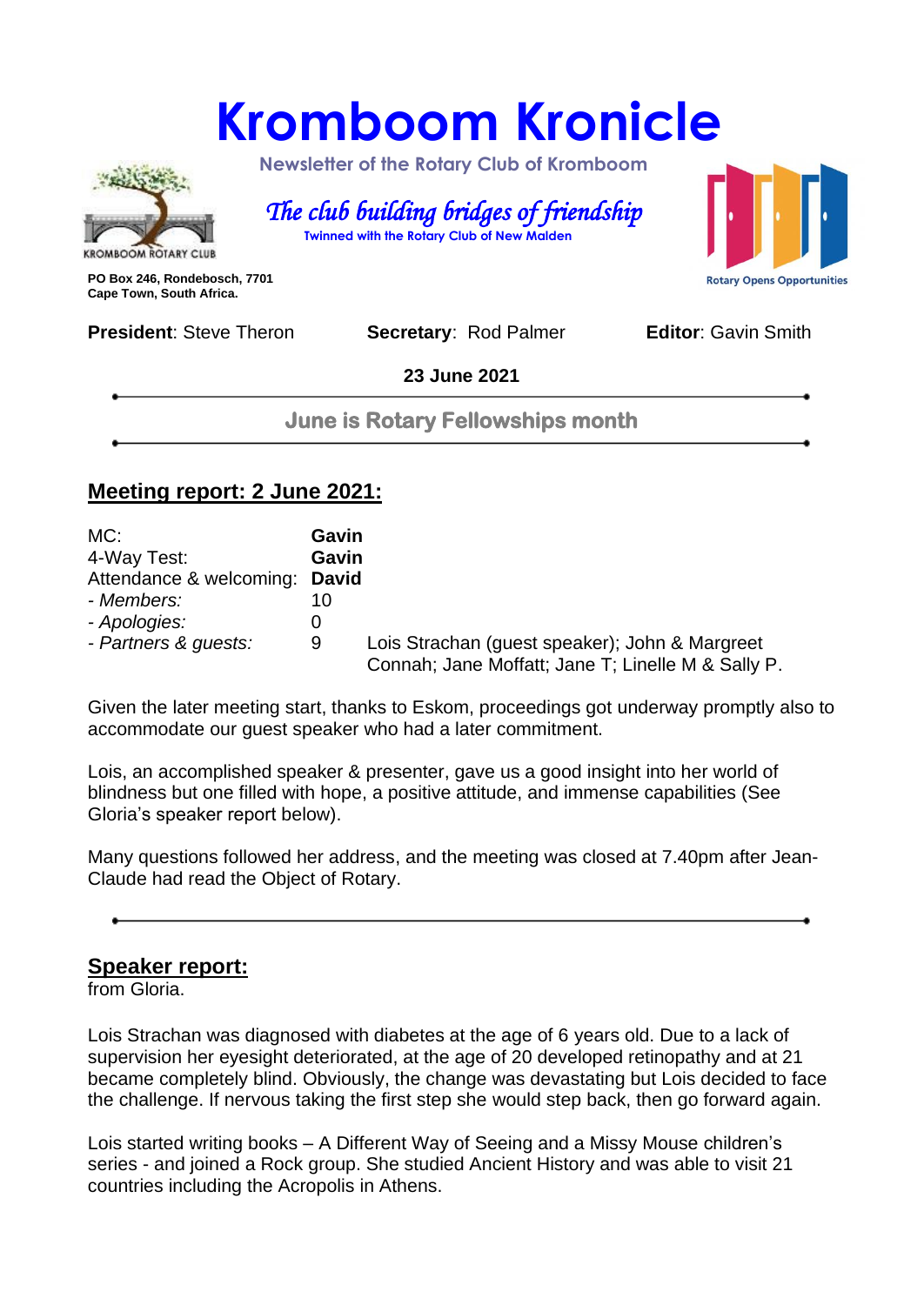

Having this disability, it was not easy for people to include her in their lives as they were uncomfortable in how to manage matters.

Lois belongs to a wine club and has written another book – Paws for Thought.



She has learnt to ask for help when required as well as taught herself how to use a computer and cell phone keyboard with its accessibility options.

She is married to David (seen above). Her strength and determination are an inspiration to all.

#### *Postscript (from the editor):*

After a brief email of thanks to Lois the following day, I received this reply:

#### Hi Gavin:

Thanks so much for the opportunity to chat to your members. I enjoyed the time I spent with the group.

I hope you enjoy reading the first chapter of Fiji's story – the link to download it is [https://www.loisstrachan.com/paws-for-thought/](https://emea01.safelinks.protection.outlook.com/?url=https%3A%2F%2Fwww.loisstrachan.com%2Fpaws-for-thought%2F&data=04%7C01%7C%7C5b46f54731044f54356308d92739467a%7C84df9e7fe9f640afb435aaaaaaaaaaaa%7C1%7C0%7C637583949216551076%7CUnknown%7CTWFpbGZsb3d8eyJWIjoiMC4wLjAwMDAiLCJQIjoiV2luMzIiLCJBTiI6Ik1haWwiLCJXVCI6Mn0%3D%7C1000&sdata=aVHQovzTvGo7hY0RrnoZ4Ka1Ej8qPc4yPdmtituEVKk%3D&reserved=0)

I'm happy for you to share the link with anyone who might be interested, likewise with my e-mail and WhatsApp number if any of the attendees have questions they weren't able to get answered on Wednesday.

Thank you again for everything you did to assist and for giving me the opportunity of speaking to the club.

With my best wishes, Lois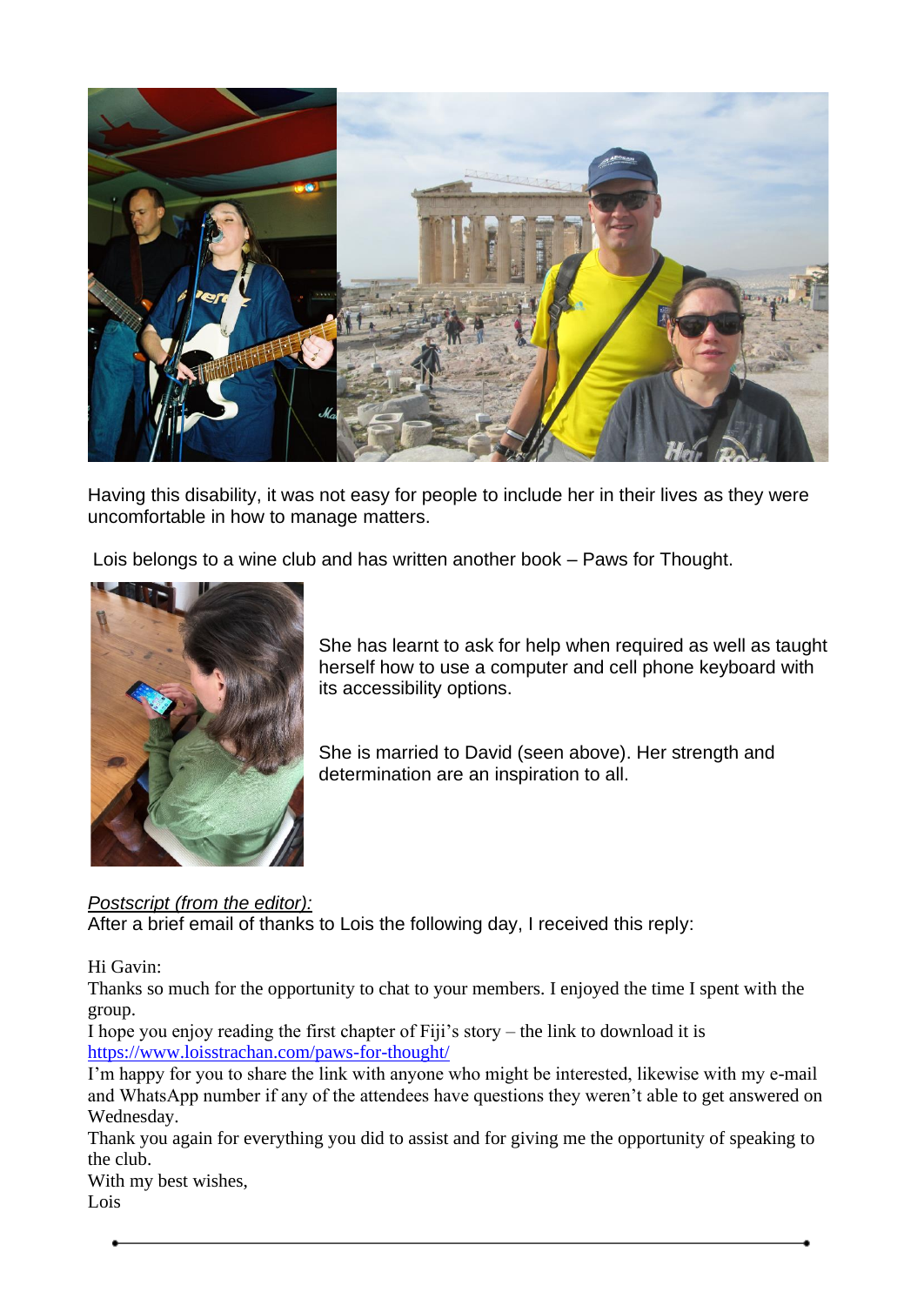#### **The Kromboom Bridges launch:**

This long-awaited event took place on Saturday 5 June. It coincided with the club's birthday and the World Environmental Day – all of which were ably included in the public address given at the site to us during the afternoon by our President Steve.



In addition to Kromboomers, partners and family members who attended, we were delighted to have AG Jenny, her daughter & son in law and some members of the Claremont Rotary Club with us too.



The latter was acknowledged both by Pres. Steve and the signage itself for their financial contribution to the project.

Others, who had been recipients of our allocation of items from the Vancouver container, also joined our park picnic. These included representative from the Robin Trust & The Open Circle.

Photographs courtesy of Alan.

Pamphlets, telling the story of Rotary and of our club, were handed out to park visitors during the afternoon.

Wesley Ford of the Southern Suburbs Tatler spent time with us recording the event and our grateful thanks are extended both to him and the publishers. Wesley is attempting to let me have a digital version of his report and photographs which I hope to be able include in a future edition.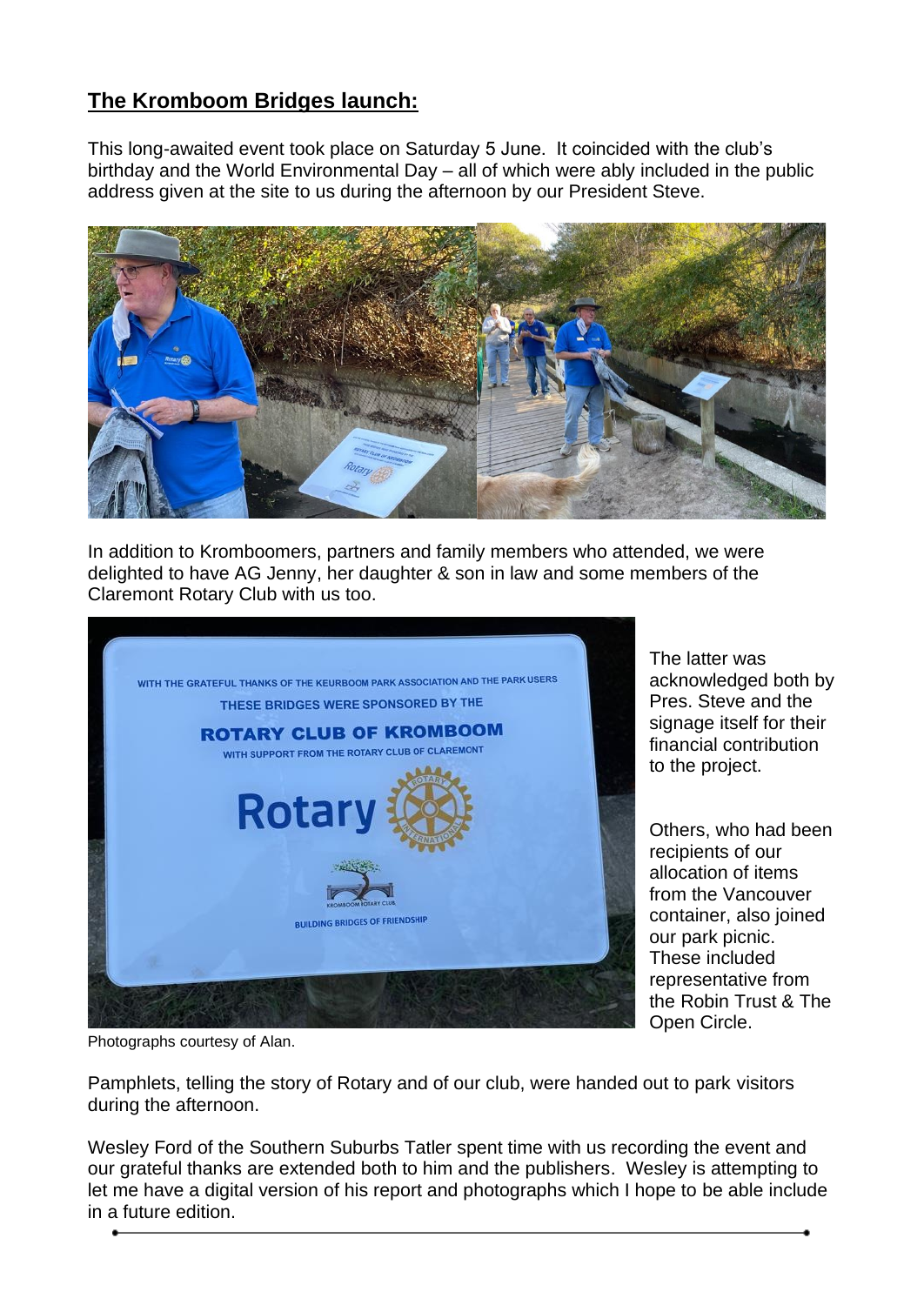#### Letters of thanks:



# Thank you!

3 June 2021

Via email: gloriakaminski1@gmail.com

Dear Gloria and the Rotary Club of Kromboom,

The children, staff and Board of Paternoster Project Hoopsig Centre would like to thank you and the Rotary Club of Kromboom for your generous donation. The masks and gloves are so much needed at the centre as we accommodate roughly seventy learners each week day.

We provide a nutritious lunch, educational supplementary support and afternoon life skills and workshop programmes. Our budget is very small and we cannot afford to buy the quantities of protective wear required.

Please keep us in mind, should any donations in kind, become available.

Much appreciated and kind regards,

Attelers

Alrika Hefers

Resource Development Coordinator: Paternoster Project.

Email: ahefers92@gmail.com

Mobile: 0846617953

https://www.paternosterproject.co.za/

https://www.facebook.com/PaternosterHoopsig/







Paternoster Project NPC. No.2017/111491/08 Hoopsig-sentrum, Kliprug, Paternoster www.PaternosterProject.co.za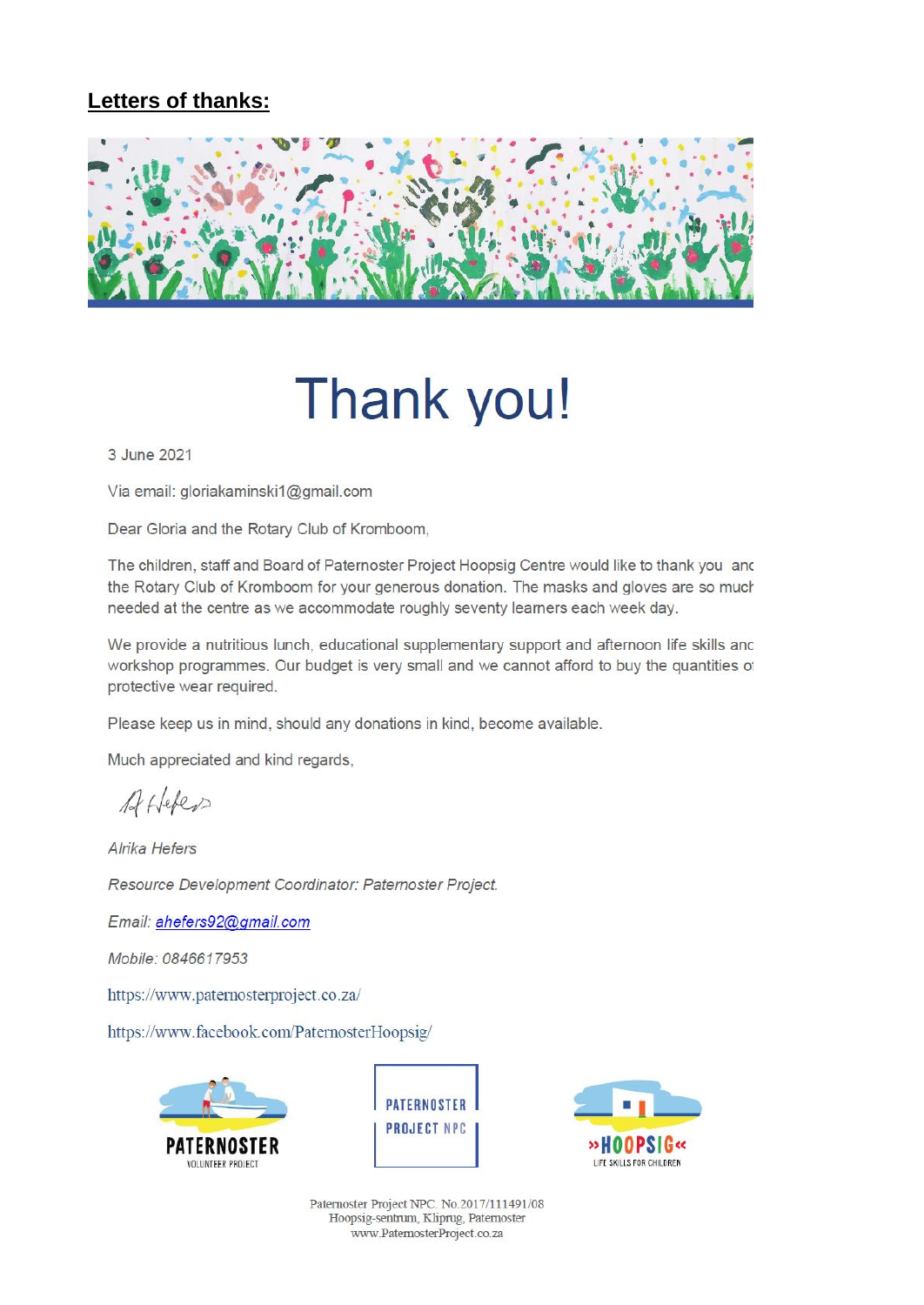

27 May 2021

Mrs Gloria Kaminski By email

Dear Mrs Kaminski

Please convey our sincere thanks and appreciation to the members of the Rotary Club of Kromboom for the generous donation of N95 masks, gloves and protection clothing that you have made to St Joseph's recently. We are especially thrilled with the N95 masks, as these are used when treating patients who tested positive for COVID-19 and gives extra protection to our nursing and rehab staff.

> "Happiness doesn't result from what we get, but from what we give." **Ben Carson**

Kind regards

Christa Robijn Resource Development Manager

**Birthdays: Anniversaries:**  None 27 June: Janet & Alan

| <b>Duty Roster</b>          |                 |                   |          |            |  |  |
|-----------------------------|-----------------|-------------------|----------|------------|--|--|
|                             | 23 June         | 30 June           | 7 July   | 14 July    |  |  |
| Administrator/ meeting host | Gavin           | Gavin/Pres, Steve | Gavin    |            |  |  |
| Four Way Test               | everyone        |                   | everyone |            |  |  |
| Attendance & Welcoming      | Rod             |                   | Joolz    |            |  |  |
| Speaker Introduction        | <b>Business</b> | <b>Board</b>      | Alan     | No meeting |  |  |
| Speaker Thanks & Report     | meeting         | meeting           | Janet    |            |  |  |
| Object of Rotary            | Graham          |                   | David    |            |  |  |
| <b>Meeting Scribe</b>       | Gavin & Rod     | Rod               | Gavin    |            |  |  |